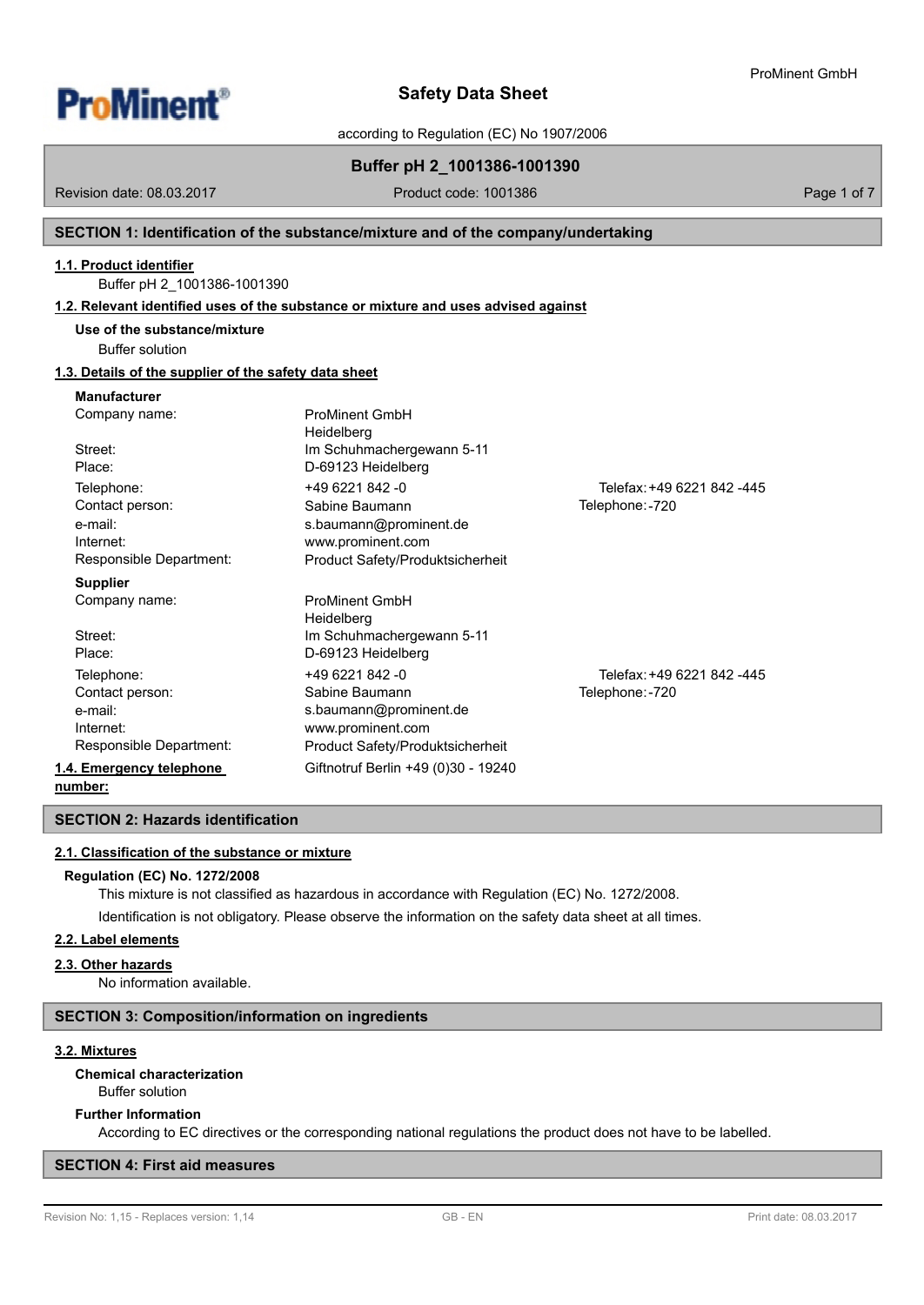

according to Regulation (EC) No 1907/2006

# **Buffer pH 2\_1001386-1001390**

Revision date: 08.03.2017

Product code: 1001386 Product code: 1001386

## **4.1. Description of first aid measures**

#### **After inhalation**

Provide fresh air.

# **After contact with skin**

Wash with plenty of water. Take off contaminated clothing and wash it before reuse. After contact with skin, wash immediately with: Water. Change contaminated clothing.

#### **After contact with eyes**

Rinse immediately carefully and thoroughly with eye-bath or water. If product gets into the eye, keep eyelid open and rinse immediately with large quantities of water, for at least 5 minutes. Subsequently consult an ophthalmologist.

#### **After ingestion**

Rinse mouth immediately and drink plenty of water. If swallowed, immediately drink: Water.

### **4.2. Most important symptoms and effects, both acute and delayed**

Frequently or prolonged contact with skin may cause dermal irritation.

# **4.3. Indication of any immediate medical attention and special treatment needed**

Treat symptomatically.

#### **SECTION 5: Firefighting measures**

#### **5.1. Extinguishing media**

#### **Suitable extinguishing media**

Co-ordinate fire-fighting measures to the fire surroundings. Co-ordinate fire-fighting measures to the fire surroundings.

### **5.2. Special hazards arising from the substance or mixture**

Non-flammable. The product itself does not burn.

### **5.3. Advice for firefighters**

In case of fire: Wear self-contained breathing apparatus.

# **SECTION 6: Accidental release measures**

### **6.1. Personal precautions, protective equipment and emergency procedures**

none

#### **6.2. Environmental precautions**

Take up mechanically, placing in appropriate containers for disposal.

#### **6.3. Methods and material for containment and cleaning up**

Absorb with liquid-binding material (e.g. sand, diatomaceous earth, acid- or universal binding agents). Treat the recovered material as prescribed in the section on waste disposal. Absorb with liquid-binding material (e.g. sand, diatomaceous earth, acid- or universal binding agents).

## **6.4. Reference to other sections**

Safe handling: see section 7 Personal protection equipment: see section 8 Disposal: see section 13

## **SECTION 7: Handling and storage**

#### **7.1. Precautions for safe handling**

#### **Advice on safe handling**

Handle and open container with care.

# **Advice on protection against fire and explosion**

No special fire protection measures are necessary.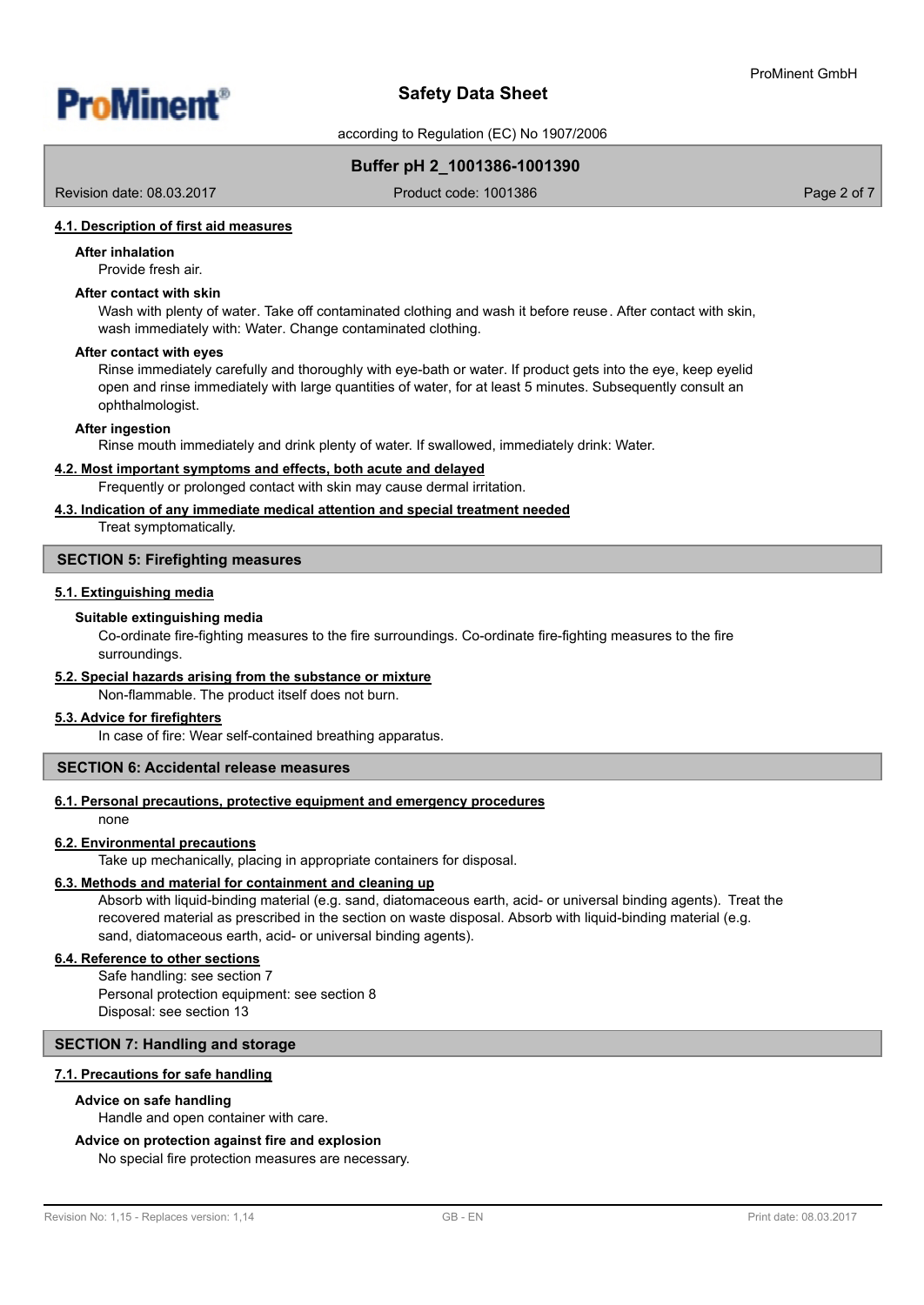

according to Regulation (EC) No 1907/2006

# **Buffer pH 2\_1001386-1001390**

Revision date: 08.03.2017

Product code: 1001386 Product code: 1001386

# **Further information on handling**

Keep container tightly closed.

# **7.2. Conditions for safe storage, including any incompatibilities**

#### **Requirements for storage rooms and vessels**

Keep container tightly closed. Keep away from heat. frost.

#### **Advice on storage compatibility**

No special measures are necessary.

# **Further information on storage conditions**

none

## **7.3. Specific end use(s)**

Buffer solution

### **SECTION 8: Exposure controls/personal protection**

#### **8.1. Control parameters**

#### **Additional advice on limit values**

To date, no national critical limit values exist.

#### **8.2. Exposure controls**



#### **Appropriate engineering controls**

To date, no national critical limit values exist.

### **Protective and hygiene measures**

Take off contaminated clothing. Wash hands before breaks and after work. When using do not eat or drink.

#### **Eye/face protection**

Wear eye protection/face protection. Tightly sealed safety glasses.

#### **Hand protection**

When handling with chemical substances, protective gloves must be worn with the CE-label including the four control digits. The quality of the protective gloves resistant to chemicals must be chosen as a function of the specific working place concentration and quantity of hazardous substances. For special purposes, it is recommended to check the resistance to chemicals of the protective gloves mentioned above together with the supplier of these gloves. Wear suitable gloves.

#### **Skin protection**

Wear suitable protective clothing.

# **Respiratory protection**

In case of inadequate ventilation wear respiratory protection. none

#### **Environmental exposure controls**

none

#### **SECTION 9: Physical and chemical properties**

### **9.1. Information on basic physical and chemical properties**

| Physical state: | liauid     |
|-----------------|------------|
| Colour:         | colourless |
| Odour:          | odourless  |

**Test method**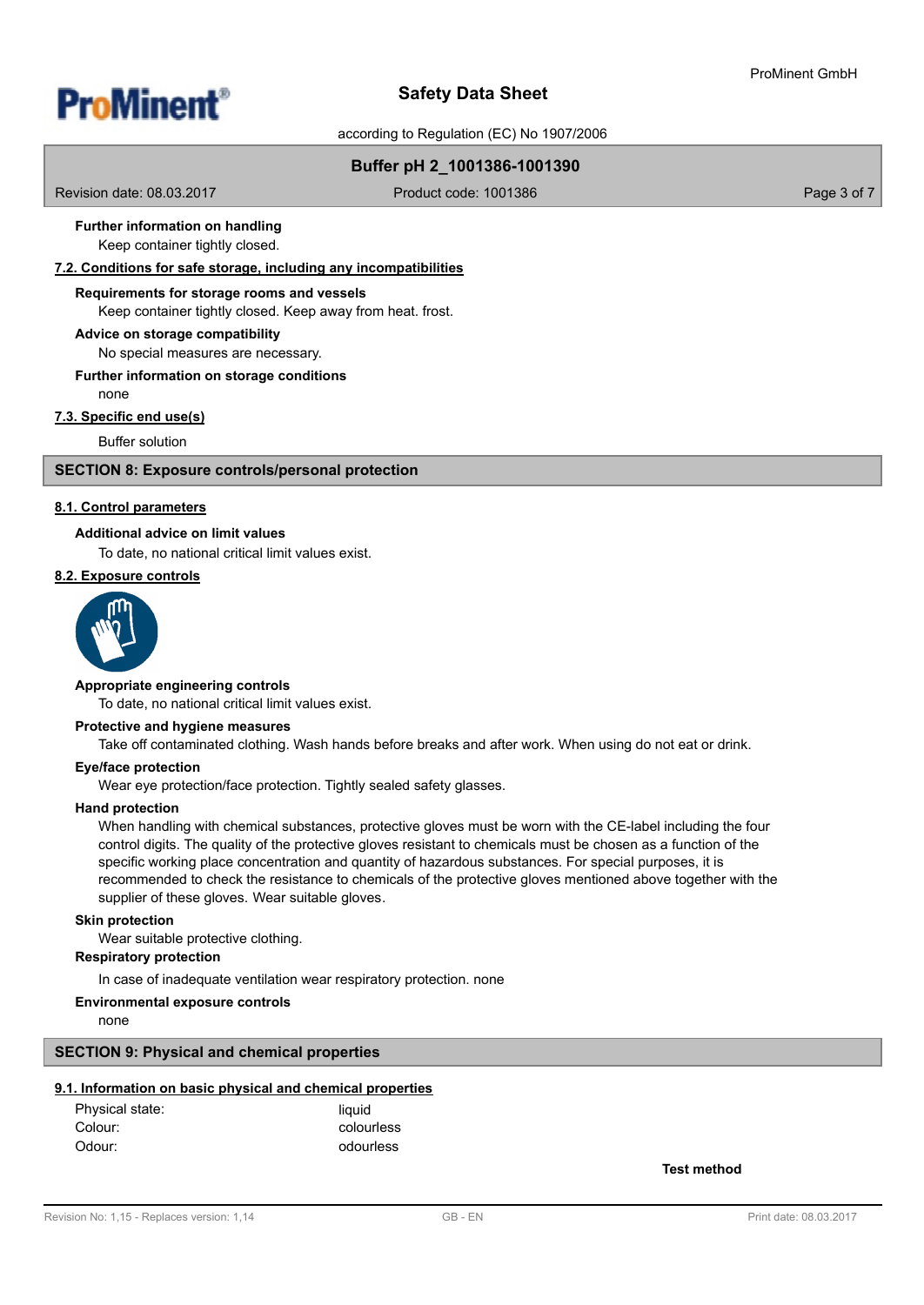



according to Regulation (EC) No 1907/2006

| Buffer pH 2_1001386-1001390                    |                       |             |  |  |
|------------------------------------------------|-----------------------|-------------|--|--|
| Revision date: 08.03.2017                      | Product code: 1001386 | Page 4 of 7 |  |  |
| pH-Value (at 20 $^{\circ}$ C):                 | 2                     |             |  |  |
| Changes in the physical state                  |                       |             |  |  |
| Melting point:                                 | not determined        |             |  |  |
| Initial boiling point and boiling range:       | not determined        |             |  |  |
| Flash point:                                   | not determined        |             |  |  |
| <b>Flammability</b>                            |                       |             |  |  |
| Solid:                                         | not applicable        |             |  |  |
| Gas:                                           | not applicable        |             |  |  |
| Lower explosion limits:                        | not determined        |             |  |  |
| Upper explosion limits:                        | not determined        |             |  |  |
| <b>Auto-ignition temperature</b>               |                       |             |  |  |
| Solid:                                         | not applicable        |             |  |  |
| Gas:                                           | not applicable        |             |  |  |
| Decomposition temperature:                     | not determined        |             |  |  |
| <b>Oxidizing properties</b><br>Non-flammable.  |                       |             |  |  |
| Vapour pressure:                               | not determined        |             |  |  |
| Density:                                       | 1 $g/cm3$             |             |  |  |
| Water solubility:                              | easily soluble        |             |  |  |
| Solubility in other solvents<br>not determined |                       |             |  |  |
| Partition coefficient:                         | not determined        |             |  |  |
| Vapour density:                                | not determined        |             |  |  |
| Evaporation rate:                              | not determined        |             |  |  |
| 9.2. Other information                         |                       |             |  |  |
| Solid content:                                 | not determined        |             |  |  |

# **SECTION 10: Stability and reactivity**

# **10.1. Reactivity**

none

# **10.2. Chemical stability**

The study does not need to be conducted because the substance is known to be stable at room temperature for prolonged periods of time (days).

# **10.3. Possibility of hazardous reactions**

The study does not need to be conducted because the substance is known to be soluble in water to form a stable mixture.

# **10.4. Conditions to avoid**

heat.

# **10.5. Incompatible materials**

metal.

# **10.6. Hazardous decomposition products**

none

# **SECTION 11: Toxicological information**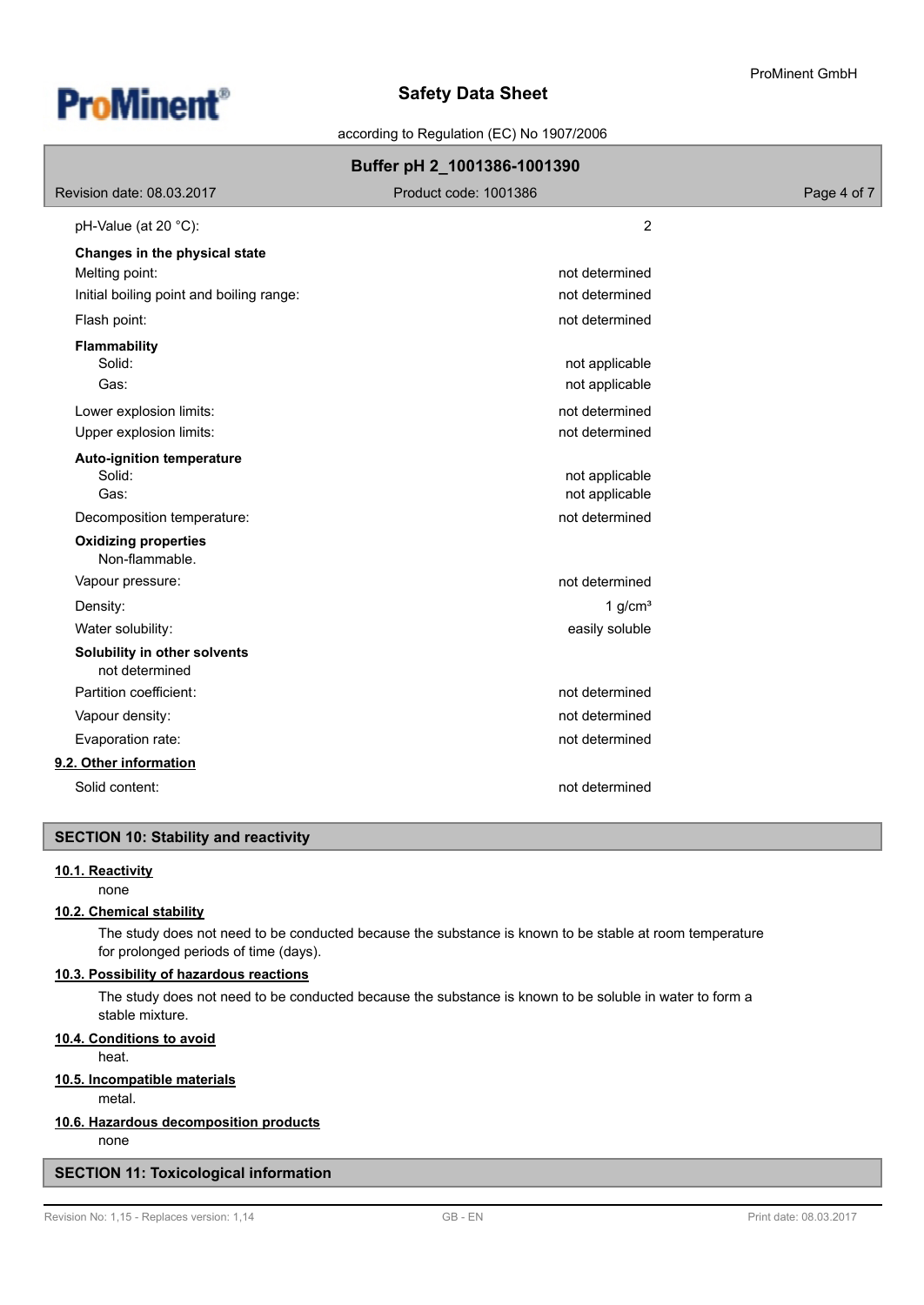

according to Regulation (EC) No 1907/2006

# **Buffer pH 2\_1001386-1001390**

Revision date: 08.03.2017

Product code: 1001386 Product code: 1001386

#### **11.1. Information on toxicological effects**

# **Toxicocinetics, metabolism and distribution**

No data available

# **Irritation and corrosivity**

Irritant effect on the eye: Irritant.

#### **Additional information on tests**

The mixture is classified as not hazardous according to Directive 1999/45/EC.

### **SECTION 12: Ecological information**

# **12.1. Toxicity**

This mixture is classified as not hazardous according to Regulation (EC) 1272/2008 [GHS].

#### **12.2. Persistence and degradability**

No data available

## **12.3. Bioaccumulative potential**

No data available

# **12.4. Mobility in soil**

No data available

# **12.5. Results of PBT and vPvB assessment**

No data available

## **12.6. Other adverse effects**

none

# **Further information**

Avoid release to the environment.

## **SECTION 13: Disposal considerations**

### **13.1. Waste treatment methods**

#### **Advice on disposal**

Dispose of waste according to applicable legislation. Dispose of waste according to applicable legislation.

# **Waste disposal number of waste from residues/unused products**

060199 WASTES FROM INORGANIC CHEMICAL PROCESSES; wastes from the manufacture, formulation, supply and use (MFSU) of acids; wastes not otherwise specified

#### **Waste disposal number of used product**

WASTES FROM INORGANIC CHEMICAL PROCESSES; wastes from the manufacture, formulation, supply and use (MFSU) of acids; wastes not otherwise specified 060199

### **Waste disposal number of contaminated packaging**

WASTES FROM INORGANIC CHEMICAL PROCESSES; wastes from the manufacture, formulation, supply and use (MFSU) of acids; wastes not otherwise specified 060199

#### **Contaminated packaging**

Wash with plenty of water. Completely emptied packages can be recycled. Dispose of waste according to applicable legislation.

## **SECTION 14: Transport information**

### **Land transport (ADR/RID)**

| <b>14.1. UN number:</b>           | No dangerous good in sense of this transport regulation. |
|-----------------------------------|----------------------------------------------------------|
| 14.2. UN proper shipping name:    | No dangerous good in sense of this transport regulation. |
| 14.3. Transport hazard class(es): | No dangerous good in sense of this transport regulation. |
| 14.4. Packing group:              | No dangerous good in sense of this transport regulation. |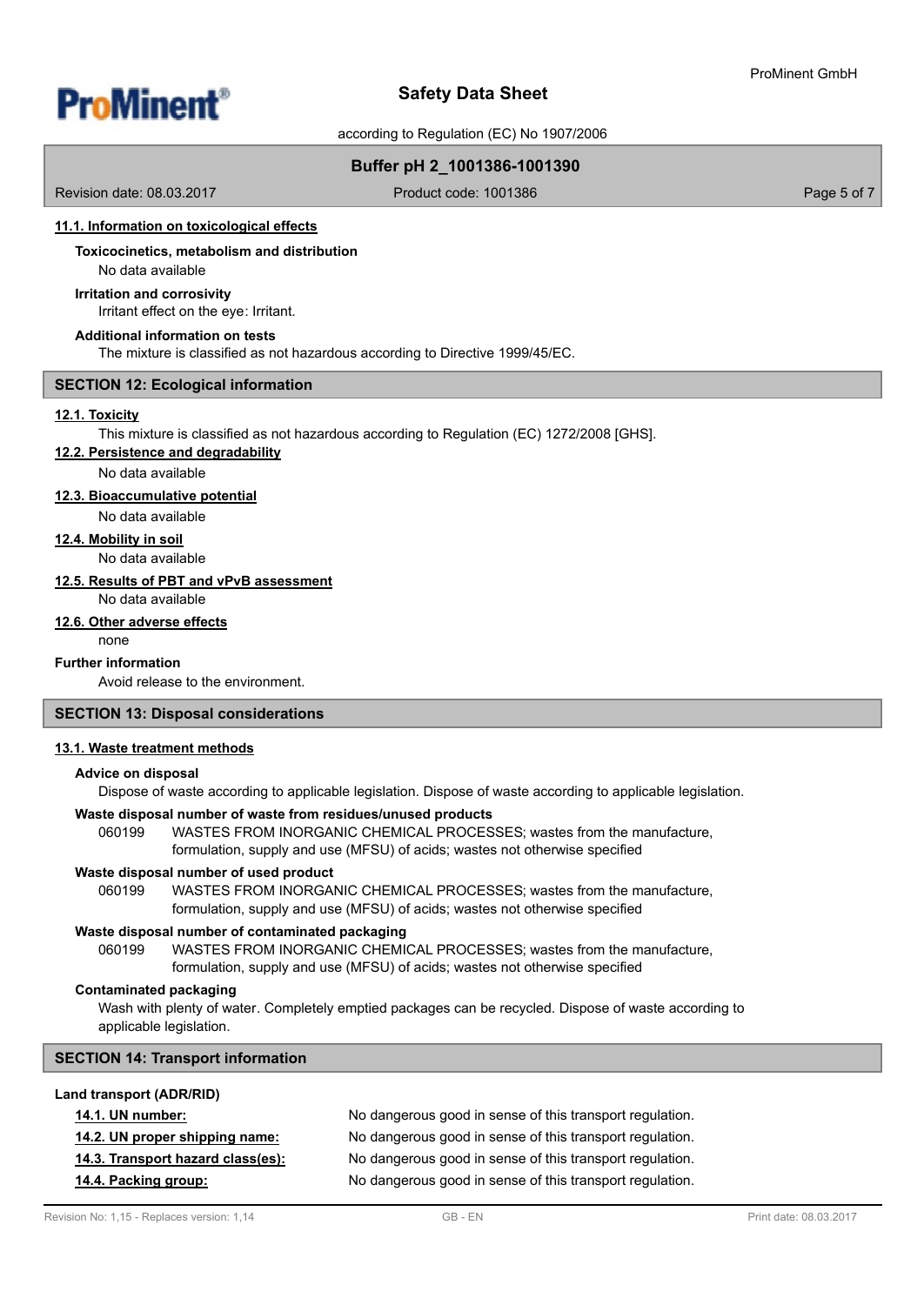

according to Regulation (EC) No 1907/2006

|                                                                          | Buffer pH 2_1001386-1001390                                                                          |             |
|--------------------------------------------------------------------------|------------------------------------------------------------------------------------------------------|-------------|
| Revision date: 08.03.2017                                                | Product code: 1001386                                                                                | Page 6 of 7 |
| Inland waterways transport (ADN)                                         |                                                                                                      |             |
| 14.1. UN number:                                                         | No dangerous good in sense of this transport regulation.                                             |             |
| 14.2. UN proper shipping name:                                           | No dangerous good in sense of this transport regulation.                                             |             |
| 14.3. Transport hazard class(es):                                        | No dangerous good in sense of this transport regulation.                                             |             |
| 14.4. Packing group:                                                     | No dangerous good in sense of this transport regulation.                                             |             |
| <b>Marine transport (IMDG)</b>                                           |                                                                                                      |             |
| 14.1. UN number:                                                         | No dangerous good in sense of this transport regulation.                                             |             |
| 14.2. UN proper shipping name:                                           | No dangerous good in sense of this transport regulation.                                             |             |
| 14.3. Transport hazard class(es):                                        | No dangerous good in sense of this transport regulation.                                             |             |
| 14.4. Packing group:                                                     | No dangerous good in sense of this transport regulation.                                             |             |
| Air transport (ICAO-TI/IATA-DGR)                                         |                                                                                                      |             |
| 14.1. UN number:                                                         | No dangerous good in sense of this transport regulation.                                             |             |
| 14.2. UN proper shipping name:                                           | No dangerous good in sense of this transport regulation.                                             |             |
| 14.3. Transport hazard class(es):                                        | No dangerous good in sense of this transport regulation.                                             |             |
| 14.4. Packing group:                                                     | No dangerous good in sense of this transport regulation.                                             |             |
| 14.5. Environmental hazards                                              |                                                                                                      |             |
| <b>ENVIRONMENTALLY HAZARDOUS:</b>                                        | no                                                                                                   |             |
| 14.6. Special precautions for user<br>No information available.          |                                                                                                      |             |
| 14.7. Transport in bulk according to Annex II of Marpol and the IBC Code |                                                                                                      |             |
| not applicable                                                           |                                                                                                      |             |
| Other applicable information                                             |                                                                                                      |             |
| Not a hazardous material with respect to transportation regulations.     |                                                                                                      |             |
| <b>SECTION 15: Regulatory information</b>                                |                                                                                                      |             |
|                                                                          | 15.1. Safety, health and environmental regulations/legislation specific for the substance or mixture |             |
| National regulatory information                                          |                                                                                                      |             |
| Water contaminating class (D):                                           | - - not water contaminating                                                                          |             |
| 15.2. Chemical safety assessment                                         |                                                                                                      |             |
|                                                                          | Chemical safety assessments for substances in this mixture were not carried out.                     |             |
| <b>SECTION 16: Other information</b>                                     |                                                                                                      |             |

#### **Changes**

This data sheet contains changes from the previous version in section(s): 2,4,5,6,7,8,9,11,12,13,14,15,16.

#### **Abbreviations and acronyms**

ADR: Accord européen sur le transport des marchandises dangereuses par Route (European Agreement concerning the International Carriage of Dangerous Goods by Road ) IMDG: International Maritime Code for Dangerous Goods IATA: International Air Transport Association GHS: Globally Harmonized System of Classification and Labelling of Chemicals EINECS: European Inventory of Existing Commercial Chemical Substances ELINCS: European List of Notified Chemical Substances CAS: Chemical Abstracts Service LC50: Lethal concentration, 50% LD50: Lethal dose, 50%